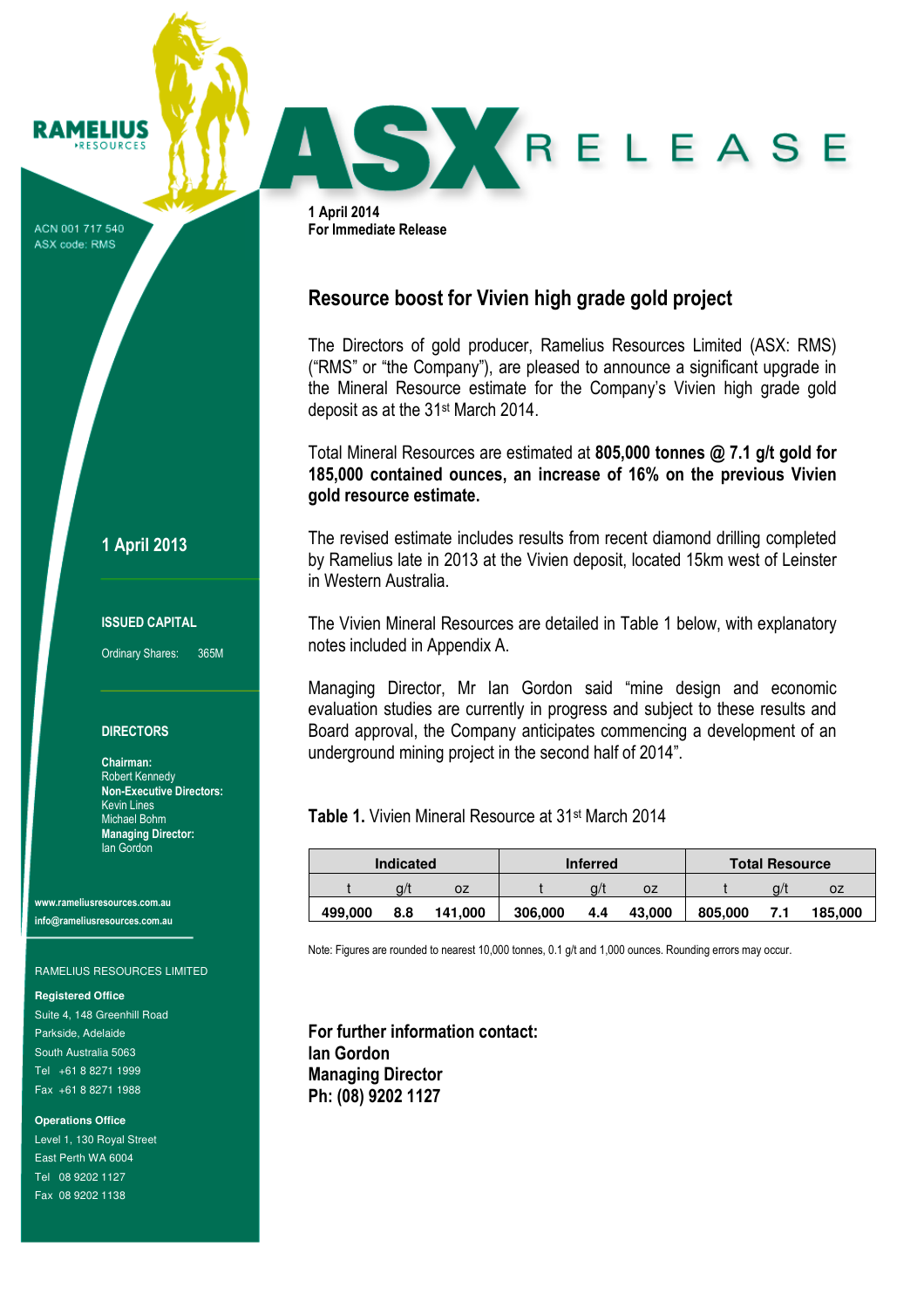# Mineral Resource Commentary

The Vivien deposit is a narrow, high-grade, quartz vein hosted lode deposit. It is steeply dipping (70°). Higher grade shoots plunge shallowly to the NE. The vein is typically between 1 and 5 metres wide. It was mined historically as an underground (circa 1910) and open-pit (1997).



Figure 1: View to West - resource model coloured by grade, existing open pit and historic underground workings

The resource is based on intercepts from 70 RC holes and 158 Diamond core holes. Seventy percent of diamond drilling was conducted post 2002 and forms the majority of deeper intercepts. The Indicated Resource consists of the central high-grade shoot area occurring between 100 and 350 metres depth. The resource is reported within a broad 10 - 20 gram x metre longsectional envelope. The central Indicated Resource is the focus of the mine design and evaluation work. Inferred Resources comprise of shallower lode in and around historic workings and to the south of the central zone, and the northern downplunge area where drilling density decreases.

The Information in this report that relates to Mineral Resources is based on information compiled by Rob Hutchison, a Competent Person who is a Member of the Australasian Institute of Mining and Metallurgy. Rob Hutchison is a full-time employee of Ramelius Resources Limited. Rob Hutchison has sufficient experience that is relevant to the style of mineralisation and type of deposit under consideration and to the activity they have undertaken to qualify as a Competent Person as defined in the 2012 Edition of the "Australasian Code for Reporting of Exploration Results, Mineral Resources and Ore Reserves". Rob Hutchison consents to the inclusion in the report of the matters based on his information in the form and context in which it appears.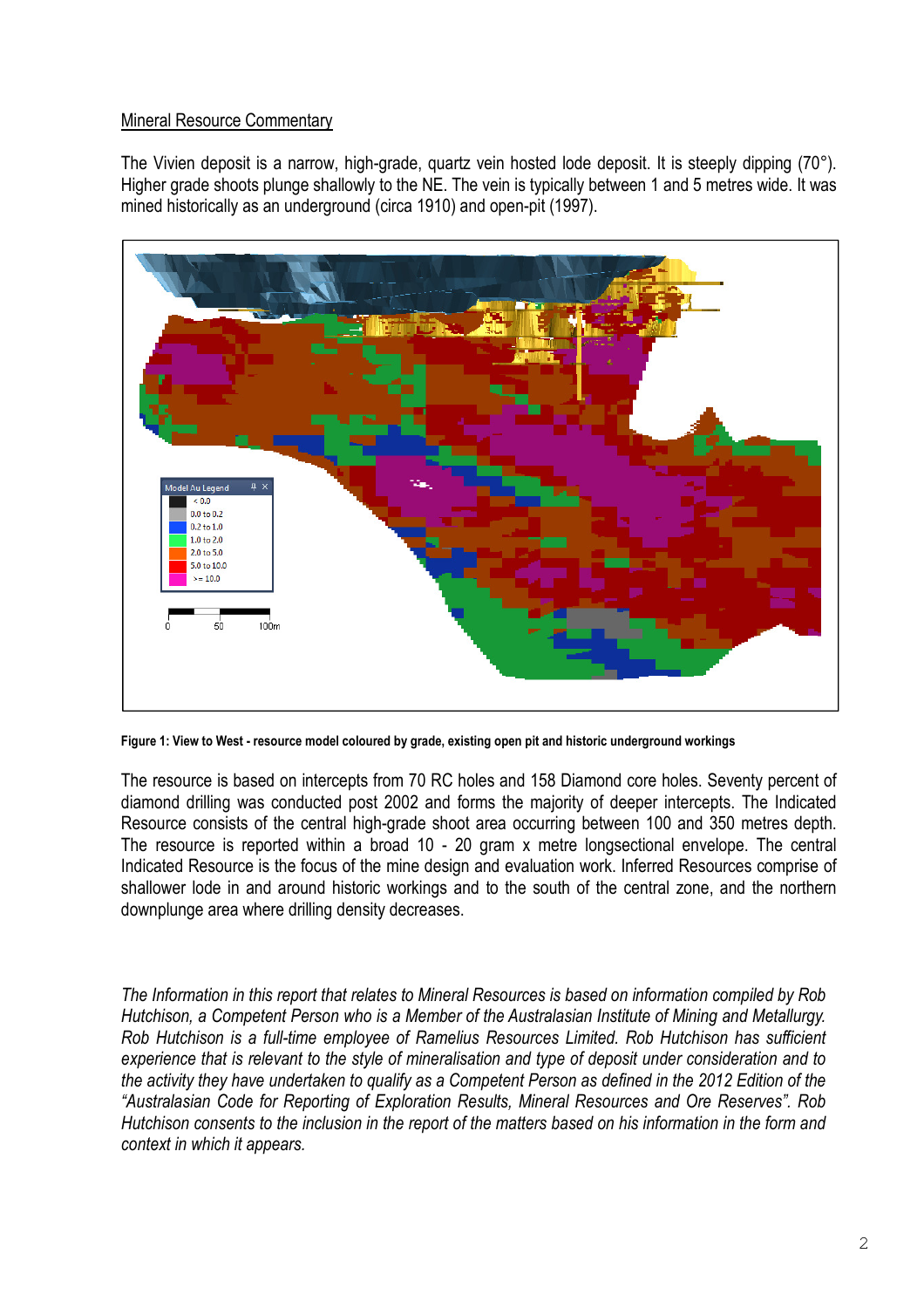# Appendix A – JORC Reporting Criteria

## Section 1 Sampling Techniques and Data

|                                                      | The deposit was sampled using Reverse Circulation (RC) and diamond drill holes (DD) on a nominal 25m x<br>25m grid spacing. The drilling comprises programmes by a number of companies: Asarco Australia Ltd,<br>Wiluna Mines Ltd, Australian Gold Fields, Agnew Gold Mining Company (AGMC) and Ramelius Resources Ltd<br>(RMS). Holes were generally angled towards grid west at varying angles to optimally intersect the<br>mineralised zones.                                                                                                                                                                                                                                                                                                                                                                                                                                                                                                                                                                                           |
|------------------------------------------------------|---------------------------------------------------------------------------------------------------------------------------------------------------------------------------------------------------------------------------------------------------------------------------------------------------------------------------------------------------------------------------------------------------------------------------------------------------------------------------------------------------------------------------------------------------------------------------------------------------------------------------------------------------------------------------------------------------------------------------------------------------------------------------------------------------------------------------------------------------------------------------------------------------------------------------------------------------------------------------------------------------------------------------------------------|
|                                                      | RMS holes were set out and then surveyed using a DGPS tool to sub-metre accuracy. AGMC drilling was set<br>out and picked up by the mine survey department and are believed accurate. Earlier hole survey methods                                                                                                                                                                                                                                                                                                                                                                                                                                                                                                                                                                                                                                                                                                                                                                                                                           |
| Sampling<br>Techniques                               | are not known. The RC samples were collected by rig mounted riffle splitter. Diamond core was used to<br>obtain high quality samples that were logged for lithological, structural, geotechnical, density and other<br>attributes. Sampling was carried out under Ramelius protocols and QAQC procedures as per industry best<br>practice.                                                                                                                                                                                                                                                                                                                                                                                                                                                                                                                                                                                                                                                                                                  |
|                                                      | Diamond core was NQ size sampled on geological intervals (0.3 m to 1.5 m); cut into half core to give                                                                                                                                                                                                                                                                                                                                                                                                                                                                                                                                                                                                                                                                                                                                                                                                                                                                                                                                       |
|                                                      | sample weights under 3 kg. Samples were crushed, dried and pulverised (total prep) to produce a sub<br>sample for analysis by 1kg 100µm Screen Fire Assay (SFA) or 50 g Fire Assay (FA) for sample outside the<br>mineralised zone. Previous drilling programmes used FA or SFA analytical techniques. RC drilling was used to<br>obtain 1m samples from which 2-3 kg was pulverised (total prep) to produce a sub sample for assaying by<br>50 g FA.                                                                                                                                                                                                                                                                                                                                                                                                                                                                                                                                                                                       |
|                                                      | Drillholes used for the resource comprise 70 RC and 158 Diamond holes. Diamond holes are NQ size and                                                                                                                                                                                                                                                                                                                                                                                                                                                                                                                                                                                                                                                                                                                                                                                                                                                                                                                                        |
| <b>Drilling Techniques</b>                           | normally have RC precollars. Approximately 80% of drilling was done post 2002 and deeper holes are mostly<br>Diamond. Ramelius drilled 12 infill, geotechnical and exploratory Diamond holes (3 x HQ3, 7 x NQ2) in 2013.<br>Holes were orientated using EzyMark system.                                                                                                                                                                                                                                                                                                                                                                                                                                                                                                                                                                                                                                                                                                                                                                     |
|                                                      | RMS RC sample and Diamond core recoveries were recorded during core logging. RC samples were dry and                                                                                                                                                                                                                                                                                                                                                                                                                                                                                                                                                                                                                                                                                                                                                                                                                                                                                                                                        |
|                                                      | recovery for RC and Diamond drilling is close to 100%, apart from losses reported in previous drilling in<br>areas of historic underground stopes. Diamond core is used in preference to test the narrow vein and<br>ensure a true representation of vein width. No sample bias is evident.                                                                                                                                                                                                                                                                                                                                                                                                                                                                                                                                                                                                                                                                                                                                                 |
| Drill Sample<br>Recovery                             | Diamond core is reconstructed into continuous runs on an angle iron cradle for orientation marking. Depths<br>are checked against the depth given on the core blocks and rod counts are routinely carried out by the<br>drillers. RC samples were visually checked for recovery, moisture and contamination.                                                                                                                                                                                                                                                                                                                                                                                                                                                                                                                                                                                                                                                                                                                                |
|                                                      | Diamond core is used in preference to test the narrow vein and ensure a true representation of vein width.<br>RMS considers the style of mineralisation and the high core recoveries to preclude any issue of sample bias<br>due to material loss.                                                                                                                                                                                                                                                                                                                                                                                                                                                                                                                                                                                                                                                                                                                                                                                          |
| Logging and<br>Photography                           | Detailed logging was undertaken on 100% of RMS drilling for lithology, oxidation, alteration, veining and<br>sulphides and all core is photographed and unsampled core retained. Chip-trays were retained for RC<br>precollars. Logging is qualitative on visual recording of geological information. Logging data is available for<br>+95% of previous drilling to varying degrees of detail. Photography of most of the post 2002, AGMC core<br>lode intercepts is available. Core (DD), chip-trays (RC) and photography of older holes is not available. 3<br>RMS and 8 AGMC holes were logged geotechnically for mining studies.                                                                                                                                                                                                                                                                                                                                                                                                        |
| Sub-sampling<br>techniques and<br>sample preparation | RMS DD core was sawn and half core sampled to 1m or geologically determined boundaries (min 0.3m). All<br>earlier DD drilling was by same method. Earlier RC samples and pre-collars were sampled at 1m intervals<br>and riffle split to 3kg. All samples prepared following industry best practise. Samples were dried then<br>homogenised by pulverisation to 85% passing 75µm before sub-sampling and assay. Sample preparation<br>and assay was carried out by MinAnalystical laboratory Perth. Earlier sampling was conducted using similar<br>techniques which are considered appropriate for the style of mineralisation. The sample sizes are<br>considered appropriate to represent Vivien mineralisation.                                                                                                                                                                                                                                                                                                                         |
| Quality of assay data<br>and laboratory tests        | RMS core samples from the lode position were assayed by Screen Fire Assay to effectively measure total<br>gold and coarse gold content. Field duplicates were collected at regular intervals from core by 1/4 sawing<br>and RC by a 2nd split. Assay standards and blanks are inserted into the sample batch at regular intervals.<br>QAQC results are within acceptable ranges. Sample preparation checks for fineness were carried out by the<br>laboratory as part of their internal procedures to ensure the right sized particles were being attained.<br>Laboratory QAQC involved the use of internal lab standards using certified reference material, blanks, splits<br>and replicates as part of the in house procedures. No analytical bias was detected. Previous drilling by<br>AGMC uses similar methods such as Fire Assay and Screen Fire Assay and appropriate QAQC measures are<br>described in several reports. No geophysical tools were used to determine any element concentrations used<br>in this resource estimate. |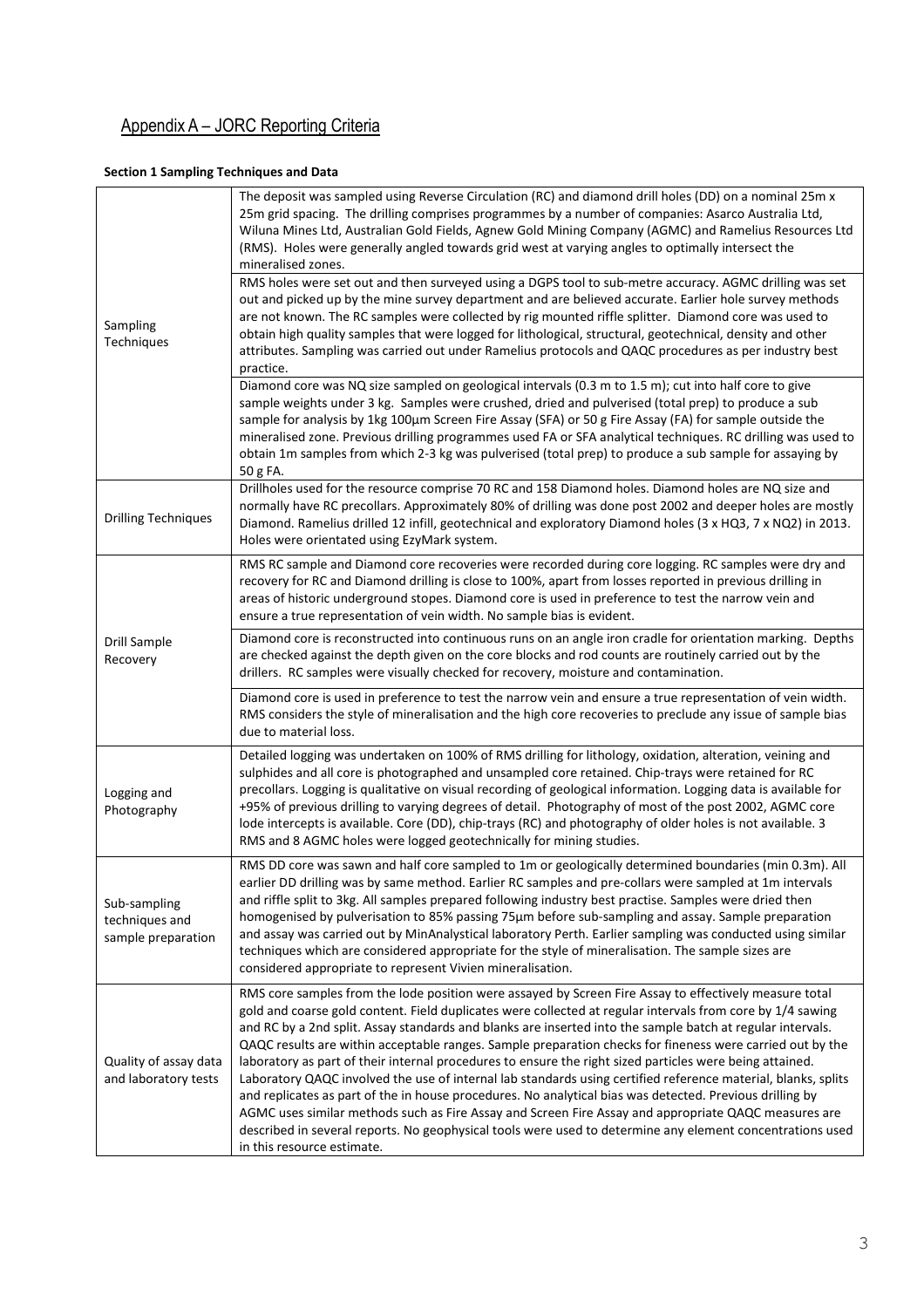| Verification of<br>sampling and<br>assaying                   | A number of Ramelius personnel have inspected the core and verified the correlation of assay results with<br>lithology and alteration. Primary data is captured on laptops using Field Marshall software. Data is loaded<br>with checks into the database using Datashed software. All drillhole data is visually validated prior to<br>resource modelling. Reports record similar methods and verification for earlier drilling. New RMS drilling<br>verifies previous drilling. Several holes are effectively twinned by later drilling and have similar intercepts.<br>No assays are adjusted. |
|---------------------------------------------------------------|---------------------------------------------------------------------------------------------------------------------------------------------------------------------------------------------------------------------------------------------------------------------------------------------------------------------------------------------------------------------------------------------------------------------------------------------------------------------------------------------------------------------------------------------------------------------------------------------------|
| Location of data<br>points                                    | RMS hole collars were located by DGPS survey to sub-metre accuracy. Downhole surveys were carried out<br>by north seeking gyro tool by a specialised contractor. Earlier diamond drilling used gyro methods for 24%<br>of holes and downhole survey camera methods for 40%, but not all survey methods are recorded. The<br>dolerite host rock is generally non-magnetic. RC holes are mostly unsurveyed. Previous AGMC collar pickups<br>were carried out by the mine survey department, method details not known.                                                                               |
|                                                               | Vivien uses MGA94 (Zone 51). Data transformed to local north-south grid for resource modelling. Accuracy<br>of drill hole collars, open-pit and topographic features is +/-1m. A topographic model is available for the site<br>with $+/-1$ m accuracy.                                                                                                                                                                                                                                                                                                                                           |
| Data spacing and<br>distribution                              | Drilling pattern on 25 m (northing) sections and 10 - 30 m eastings. The mineralised domains have<br>demonstrated sufficient continuity in both geological and grade continuity to support the definition of<br>Mineral Resource and Reserves, and the classifications applied under the 2012 JORC Code.                                                                                                                                                                                                                                                                                          |
|                                                               | Samples composited to 1m intervals, with minimum retained length of 0.3m for estimation. Sub-metre<br>composites were evaluated statistically to ensure no bias present.                                                                                                                                                                                                                                                                                                                                                                                                                          |
| Orientation of data<br>in relation to<br>geological structure | Drillholes are orientated orthogonal to the geological and mineralised trend. Intercept angles are at a<br>moderate to high angle to the lode. Typically as -60° NW dipping holes drilling a -75° SE dipping lode zone.<br>No orientation bias occurs.                                                                                                                                                                                                                                                                                                                                            |
| Sample security                                               | All RMS samples have been collected by Ramelius geological staff. Samples are transported to the<br>laboratory by commercial transport companies. The laboratory receipts received samples against the<br>sample dispatch documents and issues a reconciliation report for every sample batch. Unknown for earlier<br>drilling                                                                                                                                                                                                                                                                    |
| Audits or reviews                                             | No external audits or reviews of sampling techniques and data collection have been undertaken.                                                                                                                                                                                                                                                                                                                                                                                                                                                                                                    |

## Section 2 Reporting of Exploration Results

| Mineral tenement<br>and land tenure<br>status | Vivien falls within M36/34 owned 100% by Ramelius Resources Ltd. Gold production is subject to a 3%<br>royalty to Gold Fields Ltd. The tenement is in good standing and no known impediments exist.                                                                                                                                                                                                         |
|-----------------------------------------------|-------------------------------------------------------------------------------------------------------------------------------------------------------------------------------------------------------------------------------------------------------------------------------------------------------------------------------------------------------------------------------------------------------------|
|                                               |                                                                                                                                                                                                                                                                                                                                                                                                             |
| Exploration done by<br>other parties          | Previous exploration has been undertaken by Asarco Australia Ltd, Wiluna Mines Ltd, Australian Goldfields<br>and AGMC. Exploration done by previous parties includes open cut and underground mining, geophysical<br>data collection and interpretation, soil sampling and drilling. Previous resource estimates and mining<br>studies have been generated and have been inherited by RMS and are utilised. |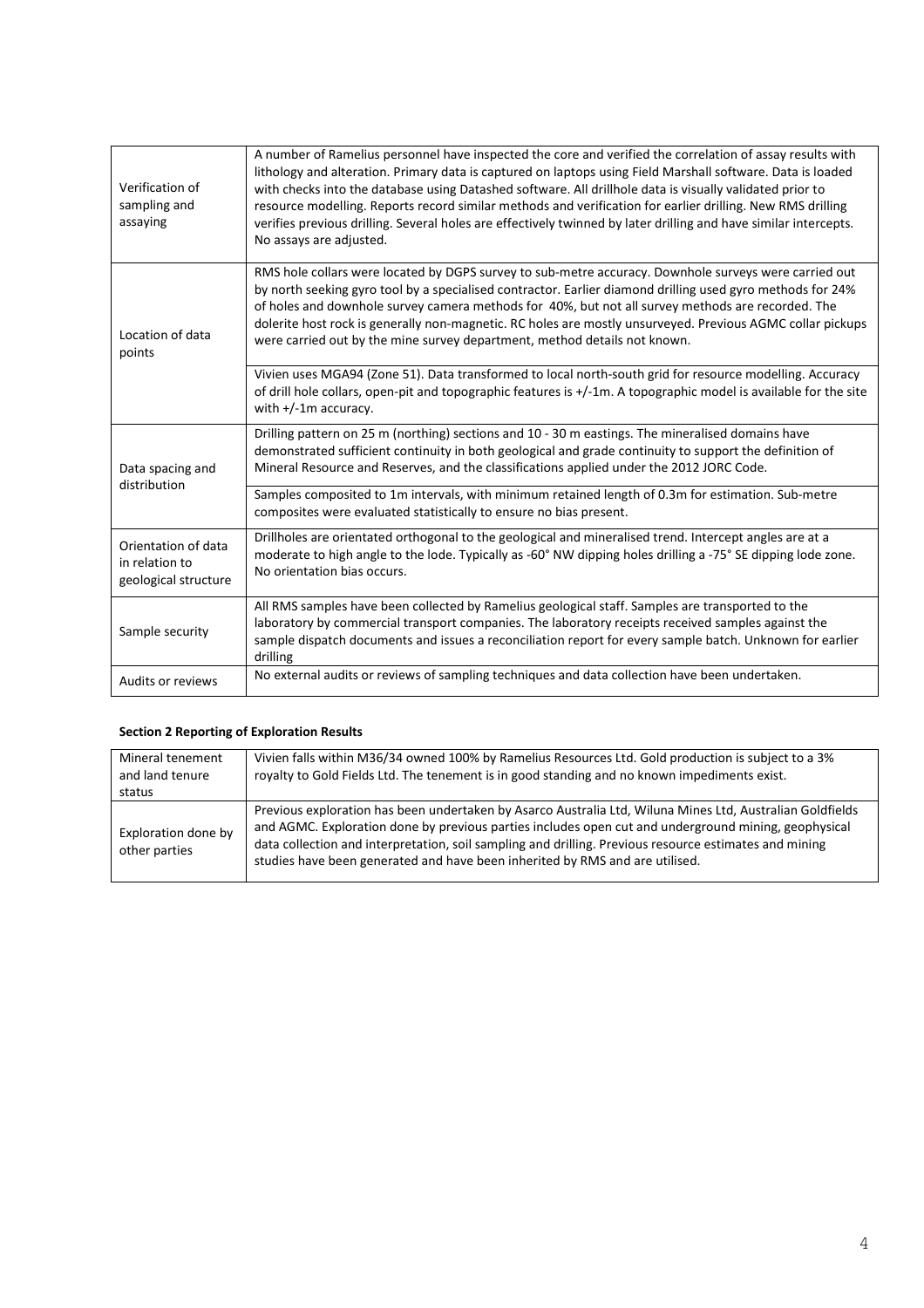### Section 3 Estimation and Reporting of Mineral Resources

| Database integrity                        | RMS employs an SQL central database using Datashed information management software. User access to<br>the database is regulated by specific user permissions. Only specific users can overwrite data. Data<br>collection uses Field Marshall software with fixed templates and lookup tables for collecting field data<br>electronically. A number of validation checks occur upon data upload to the main database. Older data<br>appears to have used similar methods but cannot be fully validated                                                                                                                                                                                                                                                                                                                                                                                                                                                                                                                                              |
|-------------------------------------------|----------------------------------------------------------------------------------------------------------------------------------------------------------------------------------------------------------------------------------------------------------------------------------------------------------------------------------------------------------------------------------------------------------------------------------------------------------------------------------------------------------------------------------------------------------------------------------------------------------------------------------------------------------------------------------------------------------------------------------------------------------------------------------------------------------------------------------------------------------------------------------------------------------------------------------------------------------------------------------------------------------------------------------------------------|
| Site visits                               | The Competent Person is a full time employee of Ramelius Resources Ltd and has made three site visits to<br>Vivien                                                                                                                                                                                                                                                                                                                                                                                                                                                                                                                                                                                                                                                                                                                                                                                                                                                                                                                                 |
| Geological<br>interpretation              | Vivien is a typical orogenic structurally controlled Archaean gold lode system. It is a steeply dipping narrow<br>quartz vein hosted within a dolerite/gabbro unit. It has strong geological continuity and is well understood<br>from diamond drill core and historic mining and investigation. Mineralisation is related to a secondary phase<br>of quartz veining with associated sulphide mineralisation. Vein width may relate to flexures in the lode and<br>current interpretation is that several higher grade shoots plunge shallowly to the NE within the overall lode.                                                                                                                                                                                                                                                                                                                                                                                                                                                                  |
|                                           | Heterogeneity work by Snowden consultants found that coarse gold (>100µm) was readily identifiable in<br>polished thin sections and usually less than 300µm. Coarse grained visible gold is often associated with the<br>presence of pyrrhotite and arsenopyrite.                                                                                                                                                                                                                                                                                                                                                                                                                                                                                                                                                                                                                                                                                                                                                                                  |
|                                           | The deposit is sub-vertical in geometry, with clear boundaries which define the mineralised domains. Infill<br>drilling has supported and refined the model and the current interpretation is thus considered to be robust.                                                                                                                                                                                                                                                                                                                                                                                                                                                                                                                                                                                                                                                                                                                                                                                                                        |
|                                           | The position and continuity of the Vivien quartz vein has been used as the primary interpretation factor<br>defined by structural data and geological logs. Structural data was used to determine the plunge of the high<br>grade shoots within the vein mineralisation.                                                                                                                                                                                                                                                                                                                                                                                                                                                                                                                                                                                                                                                                                                                                                                           |
|                                           | The main factors affecting continuity are the position, shape and thickness of the main quartz vein. Rock<br>type also influences continuity in that the main quartz vein is less continuous at its strike end where<br>rocktypes change to ultramafic (south) and meta-sediments (north).                                                                                                                                                                                                                                                                                                                                                                                                                                                                                                                                                                                                                                                                                                                                                         |
| <b>Dimensions</b>                         | Narrow vein/lode style. Strike NNE (026°), dip at 70-80° to ESE. Average lode width approximately 2.5 m,<br>mostly ranging between 1-6m. Established strike length of 600 m and down dip extent of 400 m.                                                                                                                                                                                                                                                                                                                                                                                                                                                                                                                                                                                                                                                                                                                                                                                                                                          |
|                                           | Three dimensional mineralisation wireframe interpreted in Micromine software. Lode domain interpreted<br>based on quartz vein position, with minimum 1.5 m downhole width. Grade estimation by anisotropic<br>Ordinary Kriging method using 1 m composited assay data to parent cells only. Anisotropic search ellipse<br>using strike and dip and with NE plunge used reflecting previous interpretations and variography.                                                                                                                                                                                                                                                                                                                                                                                                                                                                                                                                                                                                                        |
|                                           | Overall the new estimate has not produced significantly different results to previous estimates.                                                                                                                                                                                                                                                                                                                                                                                                                                                                                                                                                                                                                                                                                                                                                                                                                                                                                                                                                   |
|                                           | The resource models gold only and assumes a free-milling, high recovery ore type. No other elements are<br>estimated or considered to be deleterious.                                                                                                                                                                                                                                                                                                                                                                                                                                                                                                                                                                                                                                                                                                                                                                                                                                                                                              |
| Estimation and<br>modelling<br>techniques | The block model was constructed using a 5 mE by 12.5 mN by 10 mRL parent block size with subcelling to 1<br>mE by 3.125 mN by 1.25 mRL for domain volume resolution. Maximum search range was 86 m in the<br>downplunge direction. Kriging neighbourhood analysis was carried out in order to optimise the block size,<br>search distances and sample numbers used. Discretisation was set to 6 by 6 by 6 for all domains. The size of<br>the search ellipse was based on the results of the kriging neighbourhood analysis. Three search passes were<br>used for the estimation. In general, the first search pass used a minimum of 10 and maximum of 26<br>samples. In the second pass the search ranges were unchanged reducing the minimum samples to 6<br>samples. The third pass ellipse was extended to double the first search volume with a minimum of 6 and a<br>maximum of 26 samples. The bulk of the Vivien main vein domain was estimated in the first search pass.<br>Hard boundaries were applied between all estimation domains. |
|                                           | No selective mining units were assumed in this estimate. No assumptions were made between variables.                                                                                                                                                                                                                                                                                                                                                                                                                                                                                                                                                                                                                                                                                                                                                                                                                                                                                                                                               |
|                                           | The geological interpretation correlated the sulphide mineralisation and presence of the main quartz vein to<br>geological and structural elements at Vivien. The structural framework and understanding was used to<br>determine the plunge of the high grade shoots.                                                                                                                                                                                                                                                                                                                                                                                                                                                                                                                                                                                                                                                                                                                                                                             |
|                                           | Statistical analysis showed the sample population in the main vein domain had a relatively high coefficient<br>of variation indicating the presence of more than one sample population within the domain. The vein<br>mineralisation shows a positively skewed sample population with outliers. If not controlled the outliers<br>could invariably affect the quality of the estimation. A top cut of 90g/t was therefore applied equating to<br>the 99th percentile.                                                                                                                                                                                                                                                                                                                                                                                                                                                                                                                                                                              |